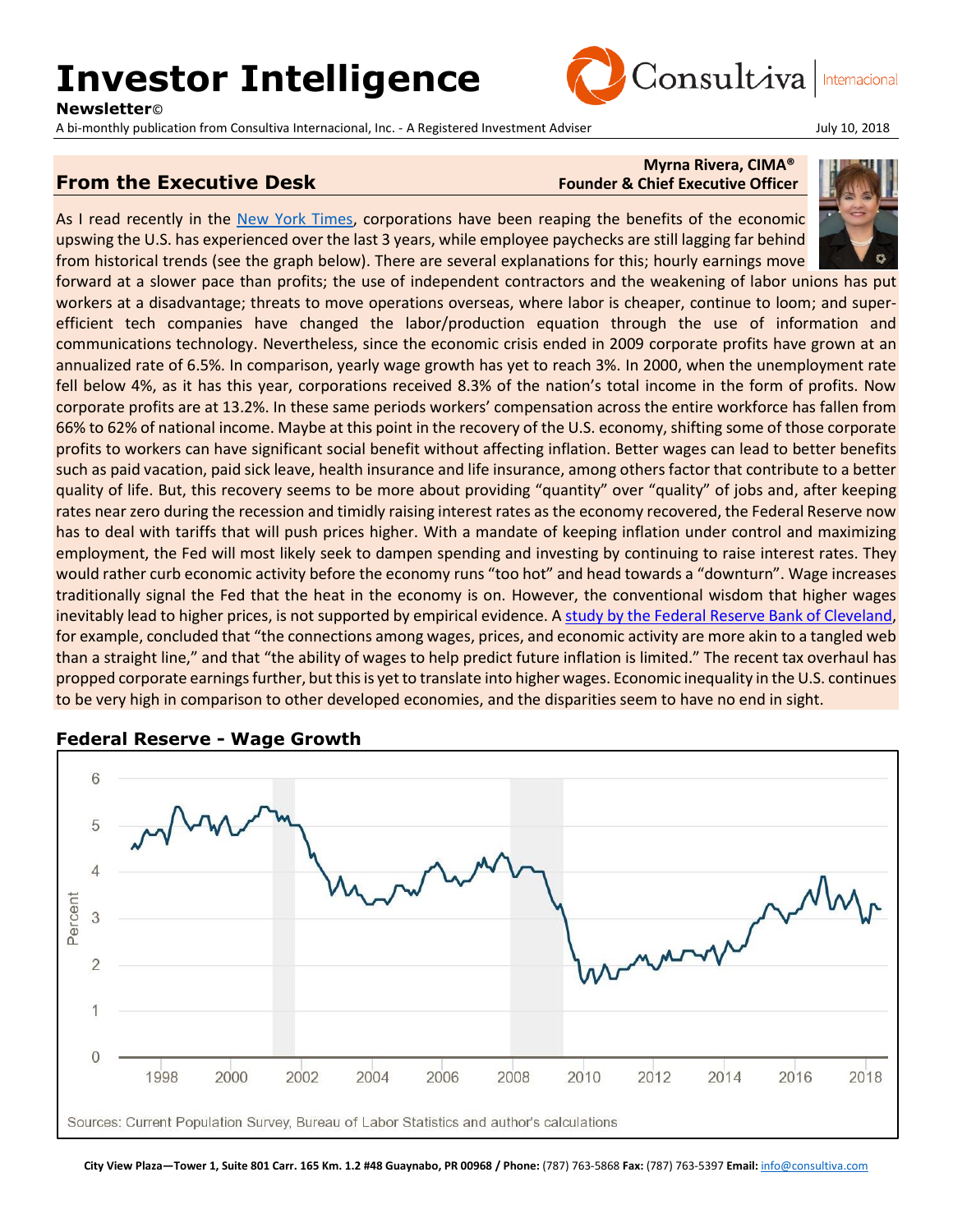### **Economic Perspectives** *President* **President**

### **Edmundo J. Garza**

According to th[e International Monetary Fund's World Economic Outlook \(WEO\) update for July 2018,](http://www.imf.org/en/Publications/WEO/Issues/2018/07/02/world-economic-outlook-update-july-2018) global growth is projected to reach 3.9% in 2018 and 2019, in line with the most recent forecasts. However, the



expansion has become less even, and risks are mounting. The rate of expansion appears to have peaked in some countries and growth has lost last year's wonderful synchronicity. Growth in the United States remains in line with the April WEO forecast, while projections have been revised down for the euro area, Japan, and the United Kingdom. Among emerging market and developing economies, growth prospects are also becoming more uneven, amid rising oil prices, escalating trade tensions, and market pressures on the currencies of some economies with weaker fundamentals. Growth projections have been revised down for Argentina, Brazil, and India, while the outlook for some oil exporters has strengthened. The balance of risks has shifted further to the downside. The recently announced and anticipated tariff increases by the United States and retaliatory measures by trading partners have increased the likelihood of escalating and sustained trade actions. These could derail the recovery and depress medium-term growth prospects, both through their direct impact on resource allocation and productivity and by raising uncertainty and taking a toll on investment. For the IMF, avoiding protectionist measures and finding a cooperative solution that promote continued growth in goods and services trade are essential to continued growth. Policies and reforms should aim at sustaining activity, raising mediumterm growth, and enhancing its inclusiveness.

#### **Indicators (As of July 10, 2018)**

#### **United States:**

CPI: 2.8% Chg. from yr. ago Unemployment Rate: 4.0% GDP: 2.0% Comp. Annual rate of Chg. on 2018:Q1 Ind.Prod.Index: +0.6% change from previous month *Source: [St. Louis Fed. Res.](http://research.stlouisfed.org/)*

#### **Eurozone:**

CPI: 1.9% Chg. from yr. ago Unemployment Rate: 8.4% GDP: 0.4%, Comp. Annual rate of Chg. on 2018:Q1 Ind.Prod.Index: 1.3% change from previous month *Source: [Moody's Analytics](https://www.economy.com/dismal/)*

#### **Japan:**

CPI: 0.7% Chg. from yr. ago Unemployment Rate: 2.2% GDP: -0.2%, Comp. Annual rate of Chg. on 2018:Q1 Ind.Prod.Index: -0.2% change from previous month *Source: [Moody's Analytics](https://www.economy.com/dismal/)*

#### **Puerto Rico:**

CPI: 0.0% Chg. from yr. ago Unemployment Rate: 9.3% Payroll Employment: -4.0% Chg. from yr. ago GDB Econ. Act. Index: -7.9% Chg. from yr. ago *Source: [Economic Development Bank of Puerto Rico](https://www.bde.pr.gov/BDESite/index.html)*

#### **Evangeline Dávila, CIMA® Market Recap Chief Research & Investment Officer**



**Alternatives:** The nascent recoveries emerging in Brazil and Russia, some of the world's top commodities producers, are now threatened by political developments. In the case of Brazil, there is concern about upcoming elections and a lack of progress with the reform agenda. In the case of Russia, sanctions risk is offsetting optimism from rising commodities prices. India is probably one of the better commodity producer stories as it does not face any of the political clouds that hang over China, Brazil and Russia.